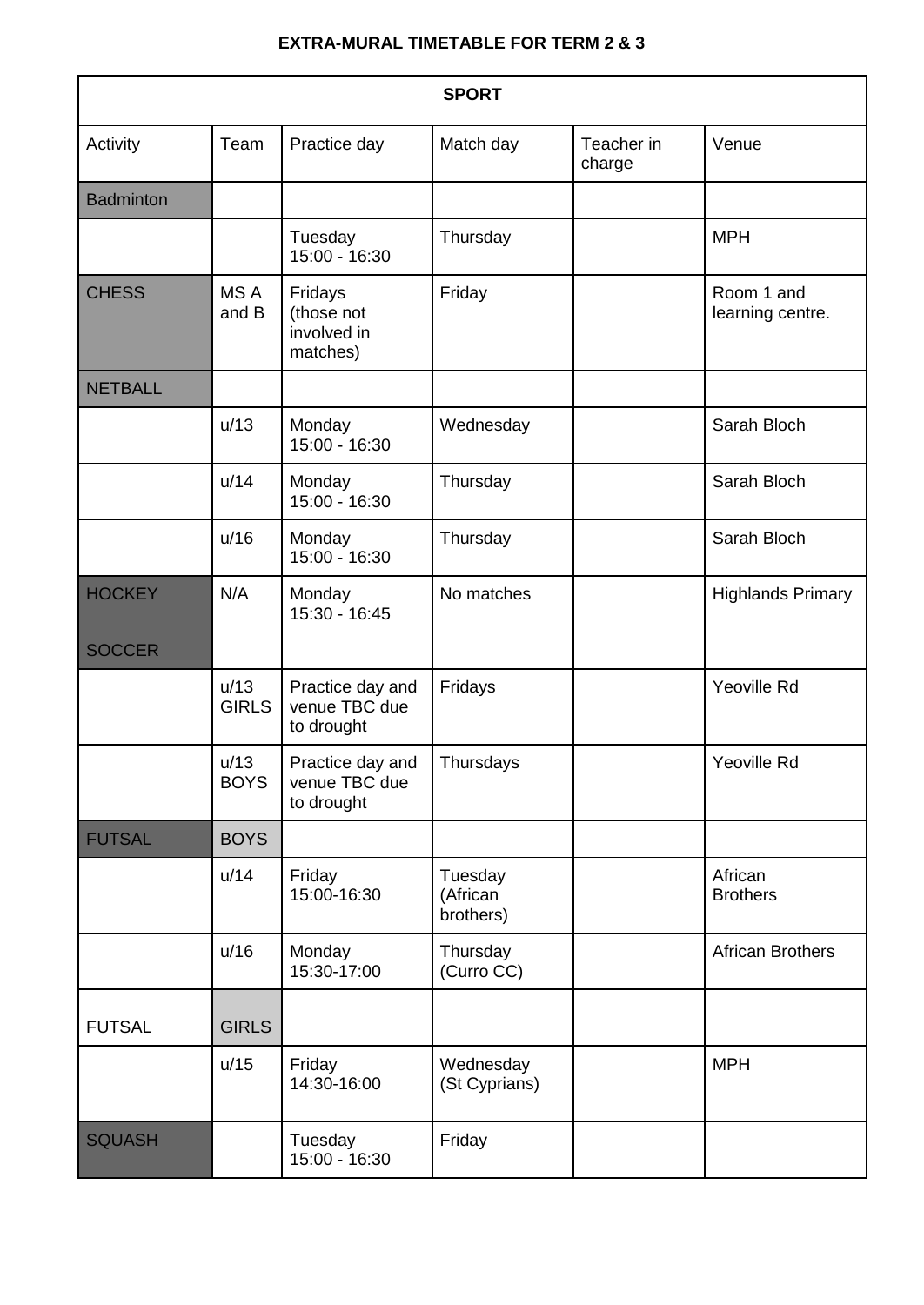| <b>MOUNTAIN</b><br><b>BIKING</b>     | <b>ALL</b>       | Wednesday<br>$15:00 - 16:30$                        |                                                 |             | MS parking lot     |  |  |  |
|--------------------------------------|------------------|-----------------------------------------------------|-------------------------------------------------|-------------|--------------------|--|--|--|
| <b>TABLE</b><br><b>TENNIS</b>        |                  |                                                     |                                                 |             |                    |  |  |  |
|                                      | $u/15$ ,<br>u/19 | Thursday<br>15:00 - 16:30                           | Tuesday                                         |             | <b>MPH</b>         |  |  |  |
|                                      |                  |                                                     |                                                 |             |                    |  |  |  |
| <b>CULTURE</b>                       |                  |                                                     |                                                 |             |                    |  |  |  |
| Activity                             | Age              | Meeting day                                         |                                                 |             | Venue              |  |  |  |
| <b>ART CLUB</b>                      | <b>ALL</b>       | Thursday<br>$15:00 - 16:00$                         |                                                 |             | Art room           |  |  |  |
| <b>MARIMBA</b>                       | <b>ALL</b>       | Thursday<br>$14:15 - 15:00$                         |                                                 |             | Music room         |  |  |  |
| <b>VOCAL</b><br><b>ENSEMBLE</b>      | <b>ALL</b>       | Wednesday<br>18:00 - 20:30                          |                                                 |             |                    |  |  |  |
| CAG                                  | <b>ALL</b>       | Tuesday<br>15:00 - 16:30                            | Outings to be<br>confirmed<br>weekly            |             | Room 3             |  |  |  |
| <b>DEBATING</b>                      | <b>ALL</b>       | Thursday<br>14:15 - 15:00<br>Friday 14:30-<br>15:30 | Matches on<br>Monday<br>evenings.<br><b>TBC</b> |             | <b>High School</b> |  |  |  |
| <b>DRAMA</b>                         |                  |                                                     |                                                 |             |                    |  |  |  |
| Improv                               | <b>ALL</b>       | Tuesday<br>$15:15 - 16:15$                          |                                                 |             | <b>MS Hall</b>     |  |  |  |
| Eisteddfod<br>prep and text<br>study | <b>ALL</b>       | Thursday<br>$15:15 - 16:15$                         |                                                 |             | <b>MS Hall</b>     |  |  |  |
| <b>MEDIA</b>                         | <b>ALL</b>       | Wednesday<br>15:00-16:00                            |                                                 |             | Computer room      |  |  |  |
| <b>SIRIUS</b>                        | <b>ALL</b>       | Thursday<br>14:15-15:00                             |                                                 | Mr Helfrich | <b>High School</b> |  |  |  |
|                                      |                  |                                                     |                                                 |             |                    |  |  |  |
|                                      |                  |                                                     |                                                 |             |                    |  |  |  |